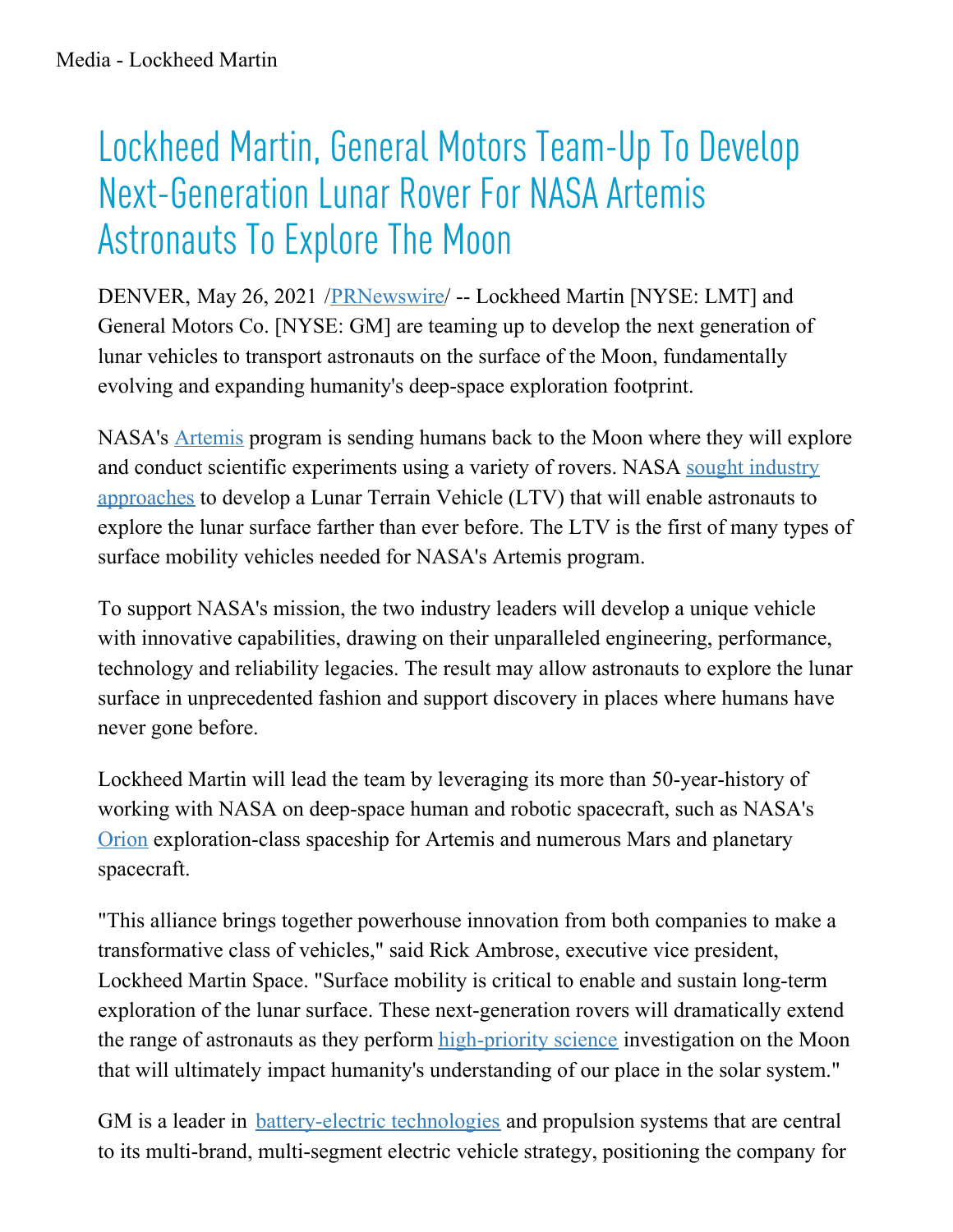an all-electric future. Additionally, GM will use autonomous technology to facilitate safer and more efficient operations on the Moon.

"General Motors made history by applying advanced technologies and engineering to support the Lunar Rover Vehicle that the Apollo 15 astronauts drove on the Moon," said Alan Wexler, senior vice president of Innovation and Growth at General Motors. "Working together with Lockheed Martin and their deep-space exploration expertise, we plan to support American astronauts on the Moon once again."

GM has a proven [history](https://c212.net/c/link/?t=0&l=en&o=3176710-1&h=1834701863&u=https%3A%2F%2Fwww.gm.com%2Four-stories%2Ftechnology%2Fgm-and-nasa-work-together.html&a=history) of supporting NASA and working within the space industry. The company manufactured, tested and integrated the inertial guidance and navigation systems for the entire Apollo Moon program, including Apollo 11 and the first human landing in 1969. GM also helped develop the electric Apollo Lunar Roving Vehicle (LRV), including the chassis and wheels for the LRV that was used on Apollo's 15-17 missions.

Unlike the Apollo rovers that only traveled 4.7 miles (7.6 kilometers) from the landing site, the next-generation lunar vehicles are being designed to traverse significantly farther distances to support the first excursions of the Moon's south pole, where it is cold and dark with more rugged terrain.

Autonomous, self-driving systems will allow the rovers to prepare for human landings, provide commercial payload services, and enhance the range and utility of scientific payloads and experiments.

Lockheed Martin brings unparalleled experience and capabilities in deep-space exploration. It has built spacecraft and systems that have gone to every planet, been on every NASA [mission](https://c212.net/c/link/?t=0&l=en&o=3176710-1&h=1841146634&u=https%3A%2F%2Fwww.lockheedmartin.com%2Fen-us%2Fcapabilities%2Fspace%2Fhuman-exploration.html&a=every+NASA+mission+to+Mars) to Mars including building 11 of the agency's Mars spacecraft, and played major roles on the space shuttle program and International Space Station power systems.

- Announcement press conference replay: [https://youtu.be/TpXz6QAAJWE](https://c212.net/c/link/?t=0&l=en&o=3176710-1&h=2806341474&u=https%3A%2F%2Fyoutu.be%2FTpXz6QAAJWE&a=https%3A%2F%2Fyoutu.be%2FTpXz6QAAJWE)
- Rover animation: [https://www.youtube.com/watch?](https://c212.net/c/link/?t=0&l=en&o=3176710-1&h=393736278&u=https%3A%2F%2Fwww.youtube.com%2Fwatch%3Fv%3D5869l2cKLZw&a=https%3A%2F%2Fwww.youtube.com%2Fwatch%3Fv%3D5869l2cKLZw) v=5869l2cKLZw
- Feature story: https://www.lockheedmartin.com/en[us/news/features/2021/lunar-terrain-vehicle.html](https://c212.net/c/link/?t=0&l=en&o=3176710-1&h=2617740822&u=https%3A%2F%2Fwww.lockheedmartin.com%2Fen-us%2Fnews%2Ffeatures%2F2021%2Flunar-terrain-vehicle.html&a=https%3A%2F%2Fwww.lockheedmartin.com%2Fen-us%2Fnews%2Ffeatures%2F2021%2Flunar-terrain-vehicle.html)